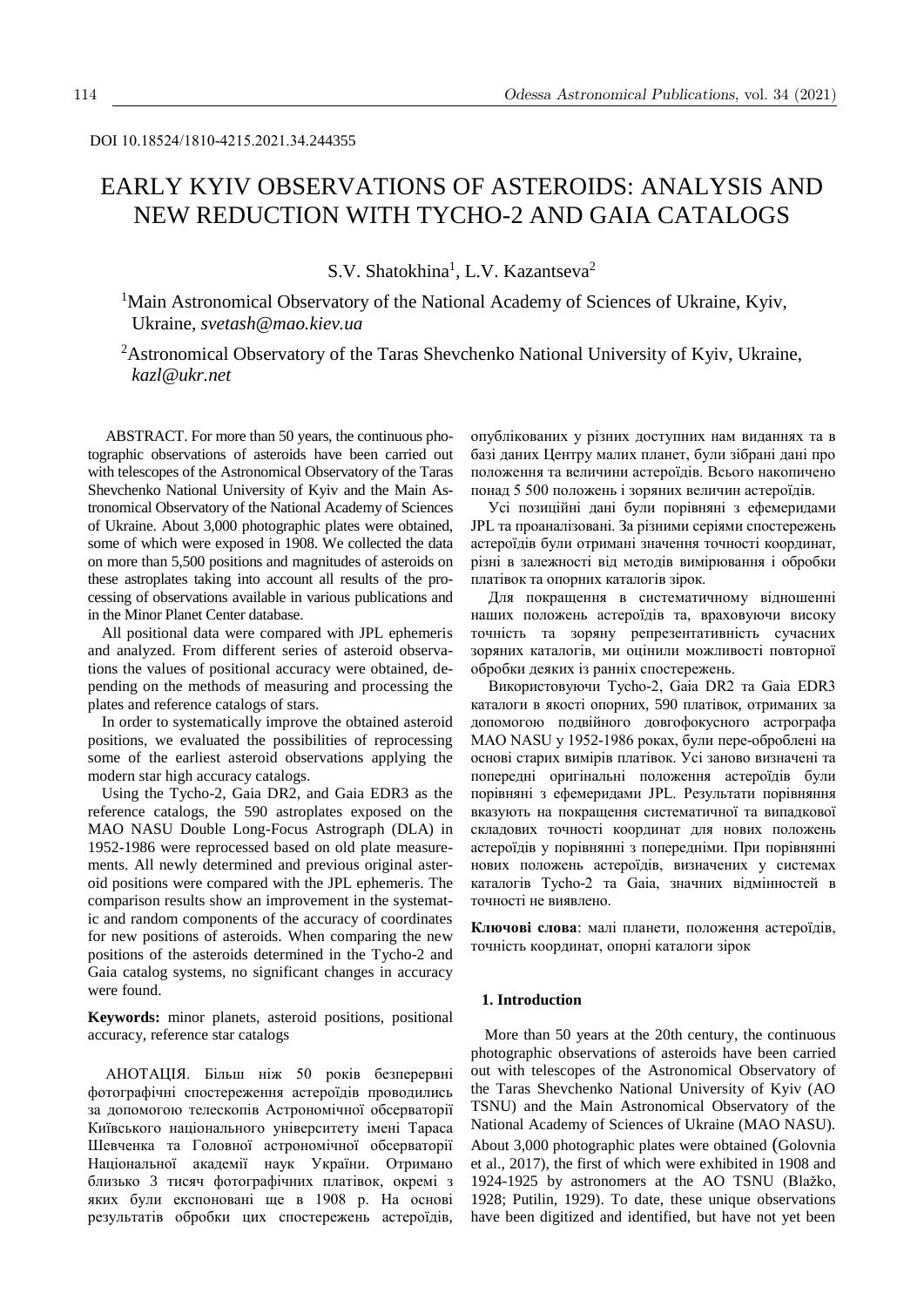processed. The digitized data are stored in the Joint Digital Archive of the Ukrainian Virtual Observatory (UkrVO, http://gua.db.ukr-vo.org) (Vavilova et al., 2011; 2012; 2017; Vavilova, 2016).

The most successful observations of asteroids were processed and their positional data has been storing in the MPC database (https://minorplanetcenter.net//db\_search). However, some of the data, both for early and later observations, was not included in the MPC archive, but was preserved only in publications. We have collected the most complete data on the positions of asteroids from these sources. The total number of asteroid positions determined from photographic observations at the AO TSNU and MAO NASU amounted to 5500 positions, the data on which were used for further analysis.

## **2. Main results**

The observational period of asteroids is shown in Fig.1. The period 1946-1953 is the most representative for the early observations of asteroids in AO TSNU. Unfortunately, photographic plates from this period were not preserved in the archives of AO TSNU, but in previous times the plates were completely processed, and the results were published. Over the entire period of observations of asteroids on the Merz-Repsold astrograph (AMP, 200/4260) in 1933-1986, about 1000 positions of asteroids were determined (Vsekhsvyatskiy et al., 1950; Sandakova et al., 1950; Polupan et al., 1953; Konopl'ova et al., 1954; 1956).

At the MAO NASU, based on photographic observations, about 4500 positions of asteroids were determined. These are the early positions of selected minor planets, mostly bright  $(5^m - 12^m)$ , the observations of which were initiated by the founders of the ORBITA observational program. They were carried out with two telescopes: the Long Focus Astrograph (DLA, 400/5500) in 1952-1986 and Wide Angle Astrograph (DWA, 400/2000) in 1976- 1996 (Gavrilov et al., 1955; Gavrilov, 1957; 1958; Kolchinsky, 1956; Onegina, 1957; 1958; 1960; 1961; 1962; Demenko et al., 1958; Onegina et al., 1964; 1970; Vasilenko et al., 1979; Major et al., 1984; Kaltygina et al., 1985; Golovnya et al., 2001). The latest 2292 asteroid positions were obtained from digitized photographic observations of the Northern Sky Survey project in 1981- 1995 (Andruk et al., 2016; Shatokhina et al., 2018). In most cases, these are fainter (up to the  $16<sup>m</sup>$ ) asteroids, the images of which were recorded within the area of each plate. Detailed quantitative data of these observations are presented in Fig. 2.

To assess the accuracy of asteroid positions, we compared our positions with the JPL ephemeris (https:// ssd.jpl.nasa.gov/horizons). The resulting O-C differences were different for various periods of asteroid observations. The earliest observations were less accurate than the later ones.

In addition, we note that coordinates in the MPC database for the period 1930-1950 are given for some asteroid positions with an accuracy of 0.5 arc minutes.



Figure 1: Time distribution of all asteroid positions for AO TSNU (top) and MAO NASU (bottom)

| <b>IAU</b><br>Co<br>de | program                                                        | Location,<br>telescope                   | N<br>observ<br>ations | years     | <b>Reference</b><br>catalog             |
|------------------------|----------------------------------------------------------------|------------------------------------------|-----------------------|-----------|-----------------------------------------|
| 083                    | ORBITA                                                         | DLA, MAO                                 | 591                   | 1952-1986 | Yale, SAO, AGK3<br>(FK4/B1950)          |
|                        |                                                                | DWA, MAO                                 | 1651                  | 1976-1996 | <b>PPM</b><br>(FK5/J2000)               |
|                        | <b>FON-Kviv</b>                                                | DWA, MAO                                 | 2292<br>$+B$ mag      | 1980-1995 | Tycho-2<br>(ICRF/J2000)                 |
| 085                    | short-period<br>fluctuations in the<br>brightness of asteroids | <b>AMR</b><br><b>AO TSNU</b>             | 1299<br>$+V$ mag      | 1933-1986 | Astrographic<br>Catalogs<br>(FK4/B1950) |
| 585                    |                                                                | AZT-8, Kyiv<br>comet station,<br>Lisnyky | 54                    | 1975,1987 |                                         |

Figure 2: The quantitative data of early Kyiv asteroid observations

The main reason is that for the processing of early observations of asteroids, the methods of measurement and reduction calculations available at that time were used. They did not provide high accuracy in determining the coordinates. Therefore, our earlier observations of asteroids in the AO TSNU, MAO NASU and in other observatories have a larger scatter of O-C differences than later observations.

The individual O-C differences for the observations of AO TSNU and O-C histograms for observations of the MAO NASU are presented in Fig. 3 and Fig. 4 respectively. Fig. 3 shows a scatter of O-C values within + - 5 arcsec and which presents only one half of all observations, and the other half is ignored.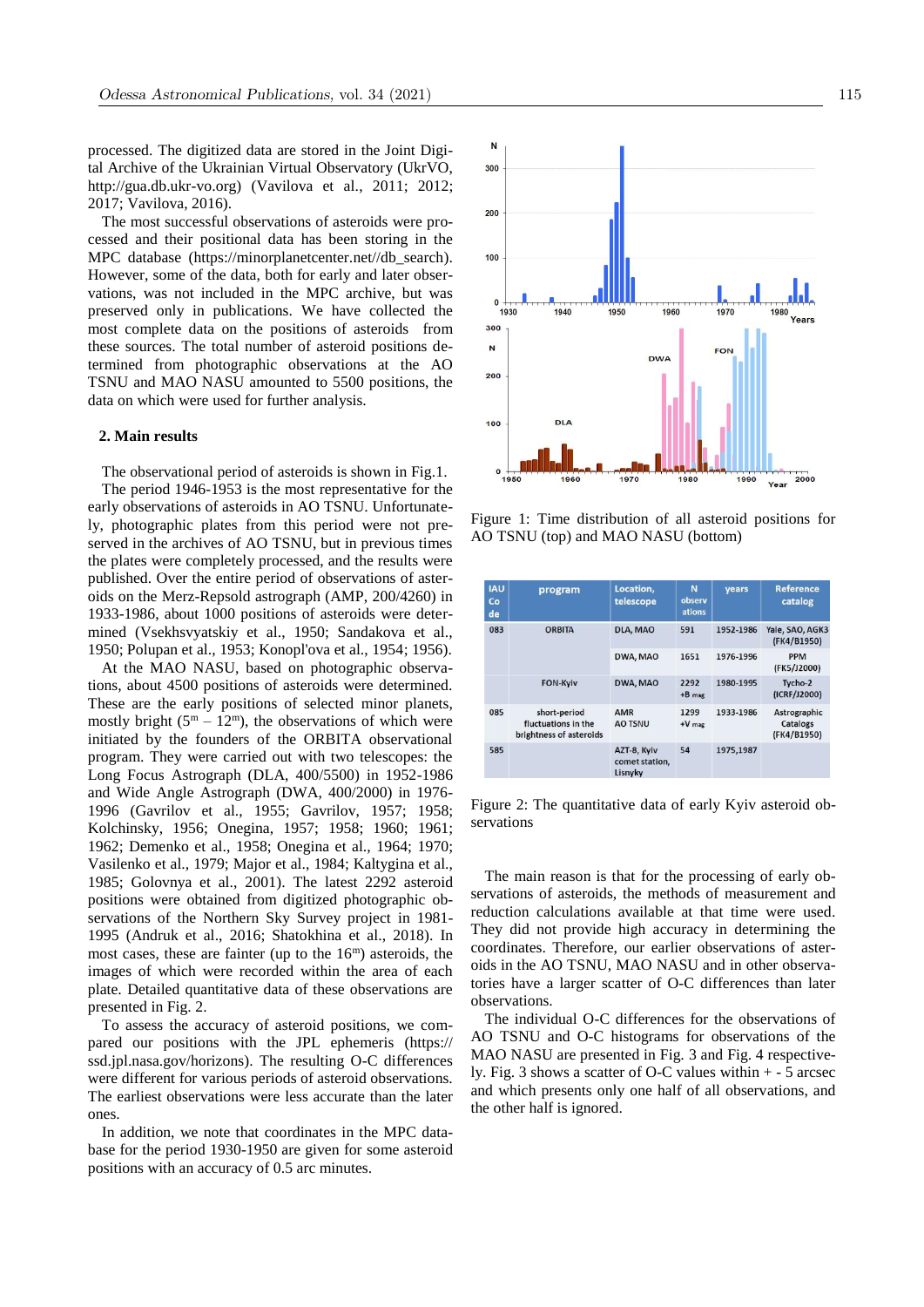

Figure 3: Distribution of О-С differences for AO TSNU asteroid positions

For comparison, Fig. 4 shows the histograms of the distribution of O-C values of asteroids for each of the three series of observations at MAO NASU. The constructed histograms indicate a similar accuracy of coordinates for the first two observational series with DLA and DWA telescopes, the value of which is typical for photographic observations in general. The O-C distribution of asteroids for the third series with FON-Kyiv observations is different from the rest. The values of the root mean square errors for asteroids from these observations are greater, probably due to the involvement of a large number of faint asteroids in the analysis.

The mean values of the O-C differences and the standard deviations of O-C for three series of asteroid observations at MAO NASU are shown in Fig. 5.



Figure 4: Histograms of the distribution of O-C

|                  | <b>DLA</b> | DWA    | FON-Kyiv |
|------------------|------------|--------|----------|
| $MEAN (o-c) RA$  | $-.04$     | .01    | $-.08$   |
| $MEAN (o-c) Dec$ | $-.14$     | $-.12$ | .05      |
| $RMS$ (o-c) $RA$ | .47        | .52    | .70      |
| $RMS$ (o-c) Dec  | .47        | .46    | . 63     |

Figure 5: Mean values of О-С, standard deviations of О-С in arcsec for all positions from three series of asteroid observations at MAO NASU

To process photographic observations of asteroids, various reference catalogs available at that time were used. The reduction of the observations of the AO TSNU was carried out with the Astrographic catalogs. The earliest MAO NASU observations were processed using the Yale, SAO and AGK3 catalogs. The Yale catalog was used to process the very first observations. For the processing of subsequent ones, SAO and AGK3 were used, as a result of which a series of asteroid observations could have various systematic errors (Major et al., 1996). In addition, typical values for the RMS errors for SAO catalog are 1 arcsec in the positions at epoch 1990, and 1.5 arcsec/century in the proper motions. The corresponding values for the AGK3 catalog in the northern hemisphere are 0.45 arcsec and 0.9 arcsec/century (Roeser et al., 1988).

The second series of MAO NASU observations with the DWA telescope was processed with the PPM catalog, and the FON project observations were processed with the Tycho-2 catalog.

Note that the information on the reference catalogs in the MPC database is fully known only for all recent observations of asteroids, and only for 10% of early observations (before 1990) (Maigurova et al., 2017).

The combination of asteroid observational data and their use for ephemeris calculations leads to the detection of systematic errors in the positions of asteroids associated with the use of certain reference catalogs.

Previously, Chesley et al. (2010) discussed the detection of systematic biases in star positions of catalogs as deduced from the residuals of asteroid observations. They established that debiased orbits predict omitted observations more accurately than do orbits derived from nondebiased observations. Also, based on the statistical analysis of numerous asteroid observations Vereš et al., (2017) developed a new weighing scheme to be used when performing asteroid orbit determination.

Later, in articles the authors Eggl et al. (2020); Farnocchia et al. (2015), based on a comparison of the coordinates of stars from different catalogs and Gaia, derived a scheme that can be used to correct past astrometric observations of Solar system objects. They provide substantially improved debiasing tables for 26 astrometric catalogs that were extensively used in minor planet astrometry. The first version of the correction table is publicly available at ftp://ssd.jpl.nasa.gov/pub/ssd/debias/debias\_2014.tgz.

Note that there are no data in these tables for the Yale, SAO, AGK3 star catalogs, which we used as reference ones in processing the observations.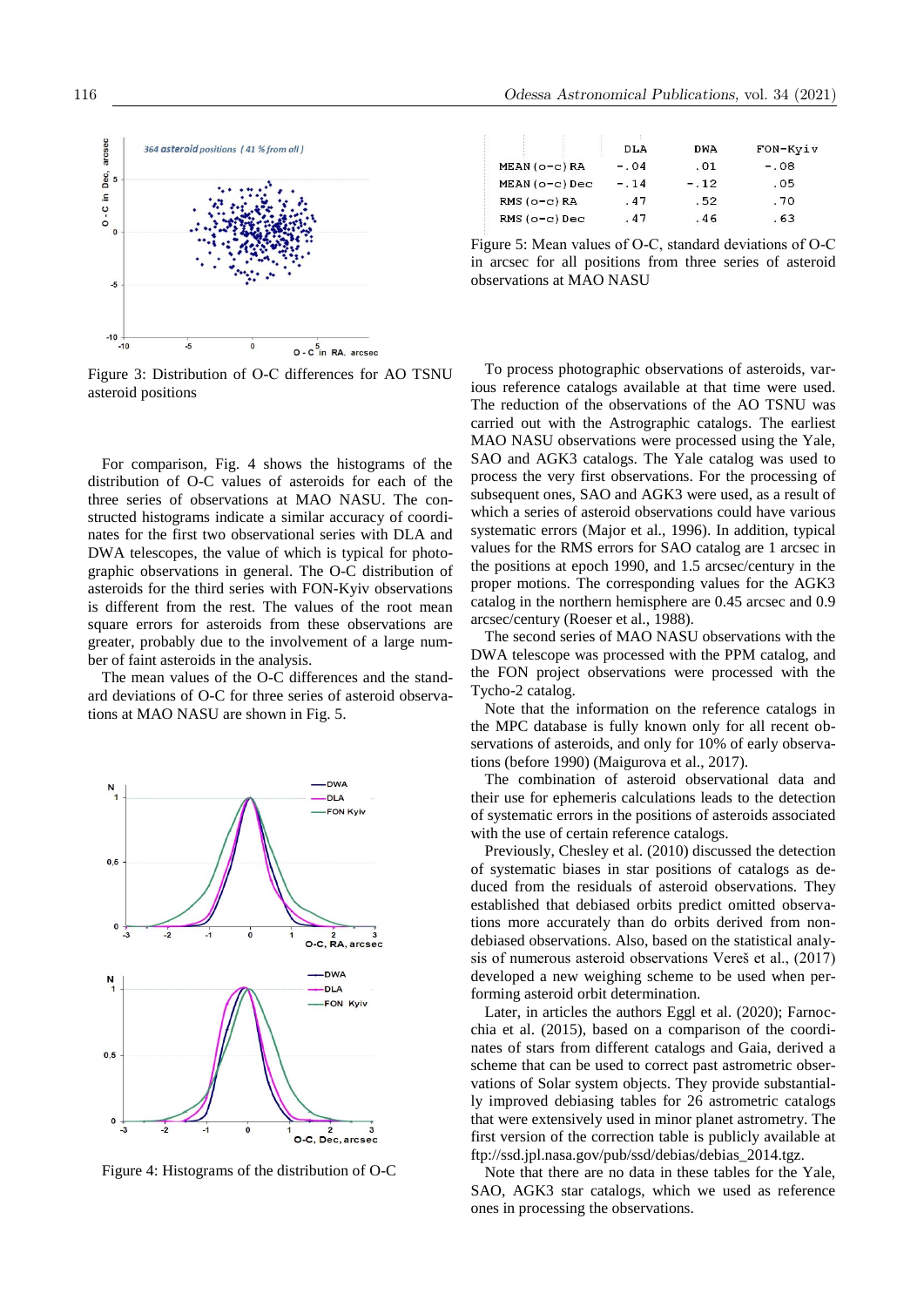#### **3. New processing of past observations of asteroids**

Based on the above results and the analysis of our data, we carried out a new direct reprocessing of observations using old measurements of plates and new reference catalogs. For the correct transformation of the asteroid coordinates from the system of one catalog to the system of another, our predecessor astronomers published information about the reference stars and Schlesinger's dependences, which were calculated based on measurements of asteroids and reference stars on each plate.

We digitized this published data and used it on 590 plates obtained from observations with DLA in 1952-1986 to determine new coordinates for asteroids in the Tycho-2 and Gaia catalog systems. Unfortunately, for the early (1946-1953) observations of asteroids in the AO TSNU, Schlesinger's dependences for reference stars were not calculated, which does not allow us to re-process the observations with new reference catalogs in a similar way.

Since the observations obtained with DLA telescopes in 1952-1982 at MAO NASU were processed using classical linear reduction algorithms to determine the coordinates of asteroids, our new reprocessing was completely correct.

Cross-identification of the reference stars and coordinates extraction in different catalogs was performed using the services and online catalog data (Ochsenbein et al., 2000) of the Strasbourg Data Center (http://cdsarc.ustrasbg.fr/pub/cats). An updated online version was available for the previous Yale, SAO and AGK3 star catalogs, where all errors found in the process of using these catalogs have been corrected. The first results from this reprocession of asteroid observations are presented in article by Shatokhina et al., 2019. We have now completed the re-processing of all asteroid observations by adding the Gaia EDR3 catalog (Gaia Collaboration, 2021) to the used reference catalogs. All newly determined coordinates in Tycho-2, Gaia DR2 and Gaia EDR3 catalog systems, and previous original coordinates of asteroids are compared with the ephemeris ones from JPL.

The resulting O-C differences in the form of histograms are shown in Fig. 6. For the newly determined coordinates of the asteroids and for the previous original coordinates, the O-C differences are shown side by side for comparison. As a result of re-processing, the standard deviation of O-C in both coordinates has decreased. The displacement of the histograms towards the symmetric O-C distribution indicates a decrease in the systematic component of the coordinate error.

The mean values of the O-C differences and the standard deviations of O-C before and after reprocessing with three reference catalogs are shown in Fig. 7.

The standard deviations of the O-C differences are schematically illustrated in Fig. 8 separately for each of the most observed minor planets (1) Ceres, (2) Pallas, (3) Yuno, (4) Vesta, (6) Hebe, (7) Iris, (18) Melpomene, (39) Laetitia, (40) Harmonia. When comparing the results before and after reprocessing, a systematic shift is observed on average up to 0.1 arc seconds in both coordinates for each of the nine minor planets. This figure also shows small differences in O-C standard deviations for minor planets (3) Yuno and (40) Harmonia between the new positions in the Tycho-2 and Gaia catalog systems.



Figure 6: Distribution of O-C differences for previous and new (Gaia EDR3) positions of asteroids

|                  | original | Tycho-2 | Gaia DR2 | Gaia EDR3 |
|------------------|----------|---------|----------|-----------|
| $MEAN (o-c) RA$  | $-.02$   | . 01    | .00      | .00       |
| $MEAN (o-c) Dec$ | $-.15$   | .06     | .06      | .07       |
| $RMS(O-c)RA$     | .44      | .33     | .33      | .34       |
| $RMS$ (o-c) Dec  | .42      | .28     | .29      | .29       |

Figure 7: Mean values of О-С and standard deviations of О-С in arcsec for 443 asteroid positions before and after reprocessing with Tycho-2, Gaia DR2 and Gaia EDR3 catalogs.



Figure 8: Changes in the RMS values of O-C in RA, Dec coordinates (top, bottom) as a result of using different reference catalogs. (Designations in the figure: 1- Ceres, 2- Pallas, 3- Yuno, 4- Vesta, 6- Hebe, 7- Iris, 18- Melpomene, 39- Laetitia, 40- Harmonia)

All asteroid positions determined from the reprocessing of observations with the Tycho-2, Gaia DR2, and Gaia EDR3 catalogs as reference ones are placed on the UkrVO website (http://gua.db.ukr-vo.org/starcatalogs.php).